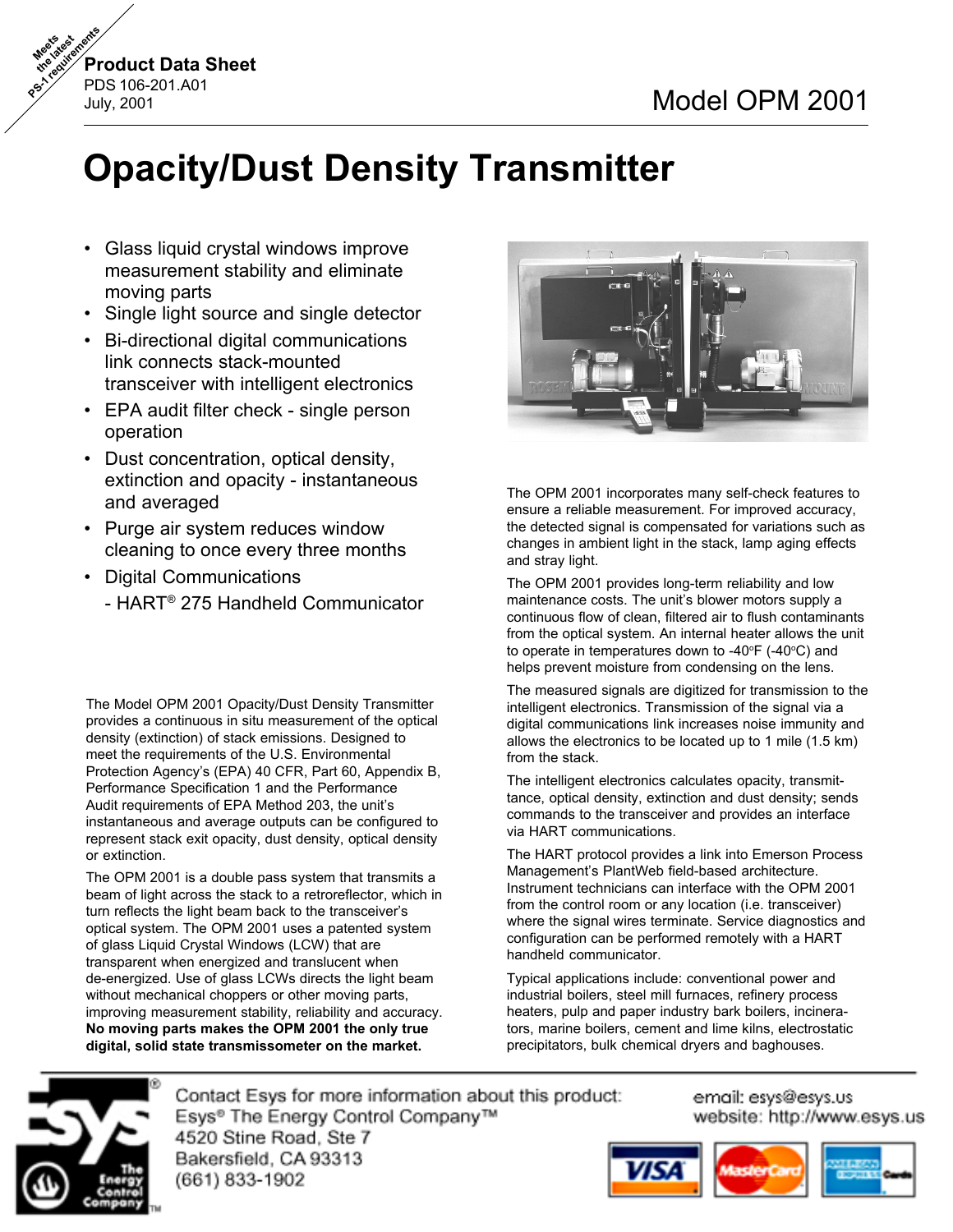#### **MODEL OPM 2001 OPACITY/DUST DENSITY TRANSMITTER**

| Features                                                                                                         | <b>Benefits</b>                                                                                                                                                                      |
|------------------------------------------------------------------------------------------------------------------|--------------------------------------------------------------------------------------------------------------------------------------------------------------------------------------|
| <b>Stack Mounted Unit</b>                                                                                        |                                                                                                                                                                                      |
| Continuous, across the stack reading                                                                             | Meets the compliance requirements of EPA 40 CFR 60, APP. B, PS1.                                                                                                                     |
| Glass liquid crystal windows                                                                                     | No moving parts, maintenance free, insensitive to ambient light and<br>lamp aging and temperature fluctuation. The only true digital, solid-<br>state transmissometer on the market. |
| Digital, solid-state design                                                                                      | No moving parts and no mechanical isolation shutters. Provides<br>increased uptime during both normal operating and upset conditions.                                                |
| High efficiency isolating air lens/purge system                                                                  | Laminar flow air lens design greatly reduces service interval for<br>cleaning window and reflector surfaces. Eliminates the need for dirty<br>window compensation.                   |
| The replacement "standard"                                                                                       | Easily facilitates the upgrade of older, more costly opacity monitors.                                                                                                               |
| Internal heater                                                                                                  | Allows unit to operate in below-zero temperatures.                                                                                                                                   |
| <b>Intelligent Electronics</b>                                                                                   |                                                                                                                                                                                      |
| Continuous opacity, optical density, extinction and<br>dust concentration readings, instantaneous and<br>average | Meets certificate of compliance requirements for certifying entire<br>Continuous Opacity Monitoring System (COMS).                                                                   |
| Automatic zero/span calibration check                                                                            | Assures instrument is always in calibration.                                                                                                                                         |
| Isolated analog outputs                                                                                          | Can be sent to recorder, controller or computer.                                                                                                                                     |
| Adjustable ranges and alarm setpoints                                                                            | User-configurable on site.                                                                                                                                                           |

#### **WHY MEASURE VISIBLE EMISSIONS?**

Opacity monitors designed to meet the requirements of EPA 40 CFR specifications provide a continuous record of visible stack emissions. As a result, opacity monitors are typically installed to meet the requirements of pollution control agencies. However, opacity data can also be related to process performance. Data can be used to indicate a need for maintenance or repair and also serve as a rough indicator of process efficiency. Opacity monitors can detect broken bags in baghouses, time rapping cycles for electrostatic precipitators (ESP), detect failing ESP electrodes and detect the effectiveness of injecting flue gas conditioning agents used to improve ESP performance.

# **DESCRIPTION OF OPERATION**

Particles present in the flue gas stream will scatter and absorb a certain amount of light as it passes through the stack. As the particulate content of the flue gas increases, the percentage of light that is blocked increases. This property is the basis of the OPM 2001 Opacity Transmitter double pass, visible light beam system. By measuring the signal produced by the light before and after it is transmitted across the stack, the percentage of opacity in the stack can be calculated.

#### **AIR PURGING SYSTEM**

A unique air lens assembly design in the OPM 2001 keeps the monitor's isolating windows free from dirt.

The improved air purge design of the OPM 2001 straightens the flow stream (see figure below). A laminar air flow is introduced through an annular opening in the unit's air lens assemblies, which minimizes the turbulent eddies that can drag in dust from the flue. This design greatly extends the service interval for cleaning the window and reflector surfaces and eliminates the need for dirty window compensation.

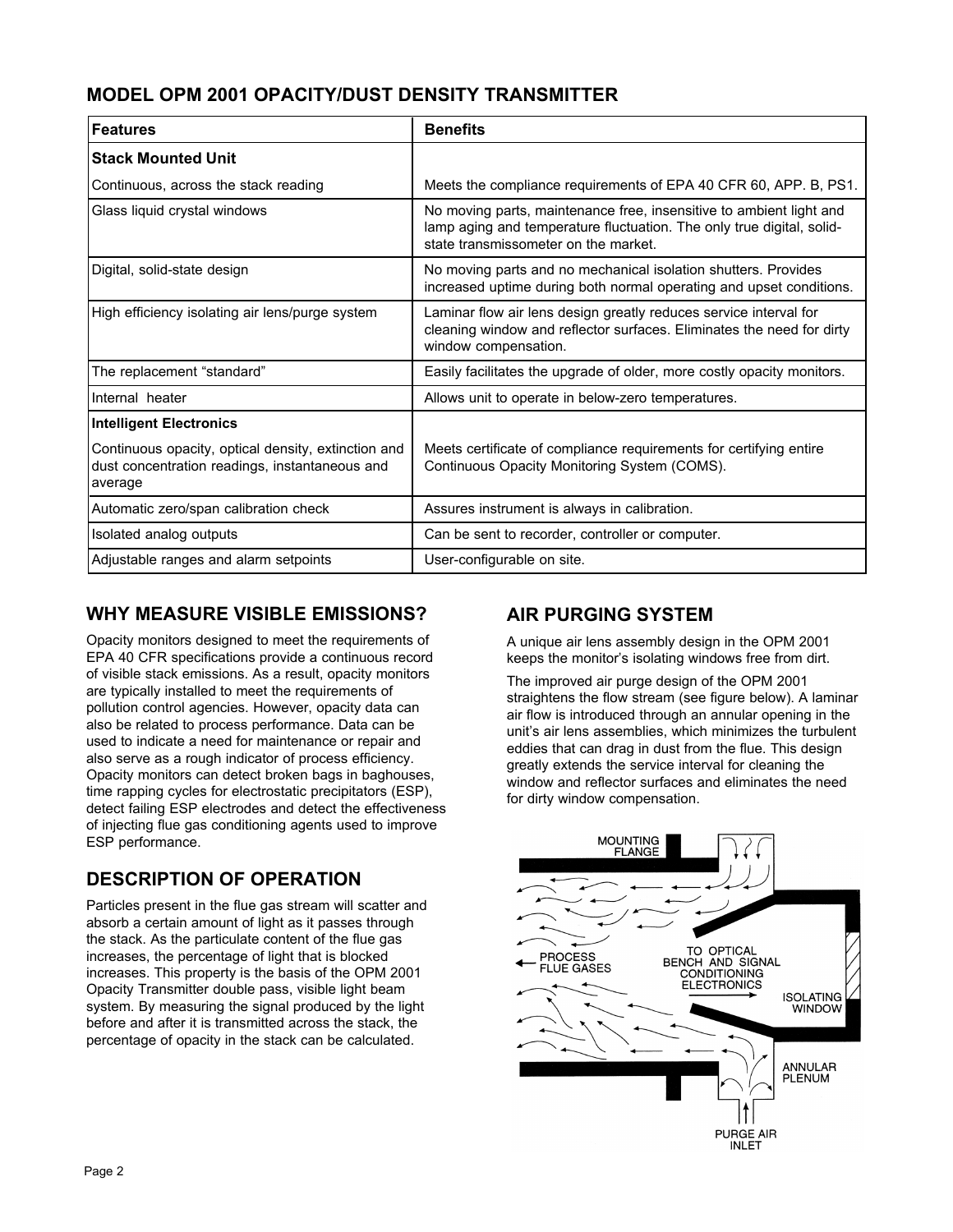## **TYPICAL STACK INSTALLATION**

The OPM 2001 consists of a transceiver and a retroreflector module that are mounted on opposite sides of the stack. The intelligent electronics monitors and controls the OPM 2001 Opacity/Dust Density Transmitter. A bi-directional digital communications link connects the intelligent electronics processor and the transceiver module (see figure below). A backlit pushbutton at the transceiver provides off-line calibration, along with reading and storage of neutral density filter readings. The instrument technician can interface at the transceiver via the HART 275 Communicator. This reduces startup time.

#### **INTELLIGENT ELECTRONICS**

The OPM 2001 intelligent electronics accepts a digital input to start a zero/span check. Three (3) analog outputs and six (6) discrete output contacts are available from the intelligent electronics. An operator/instrument technician can interface with the OPM 2001 at the transceiver or from the relay/control room. As a result, start-up and check-out time is minimized.

#### **ONE HOUR QUARTERLY AUDIT FILTER CHECK**

Neutral density filters are inserted into a zeroing jig/filter holder and are placed in front of the window of the OPM 2001 transceiver housing to check the operation of the transmissometer. A switch and indicating light on the transceiver allows one person to check the operating system. The switch sets the intelligent electronics into its filter check cycle. The indicating light directs the operator when to install and remove the filter. The operator can then check the VIEW EPA DATA menu on the HART 275 Communicator. The electronics stores the most recent 30 filter readings along with the time the measurement was made. The zero jig can also be used to simulate "off line" zero calibration. The automatic storage of filter values allows EPA filter audits to be performed by a single person in less than one hour!



#### **COMMUNICATE WITH THE OPM 2001 FROM ALMOST ANYWHERE VIA HART COMMUNICATIONS**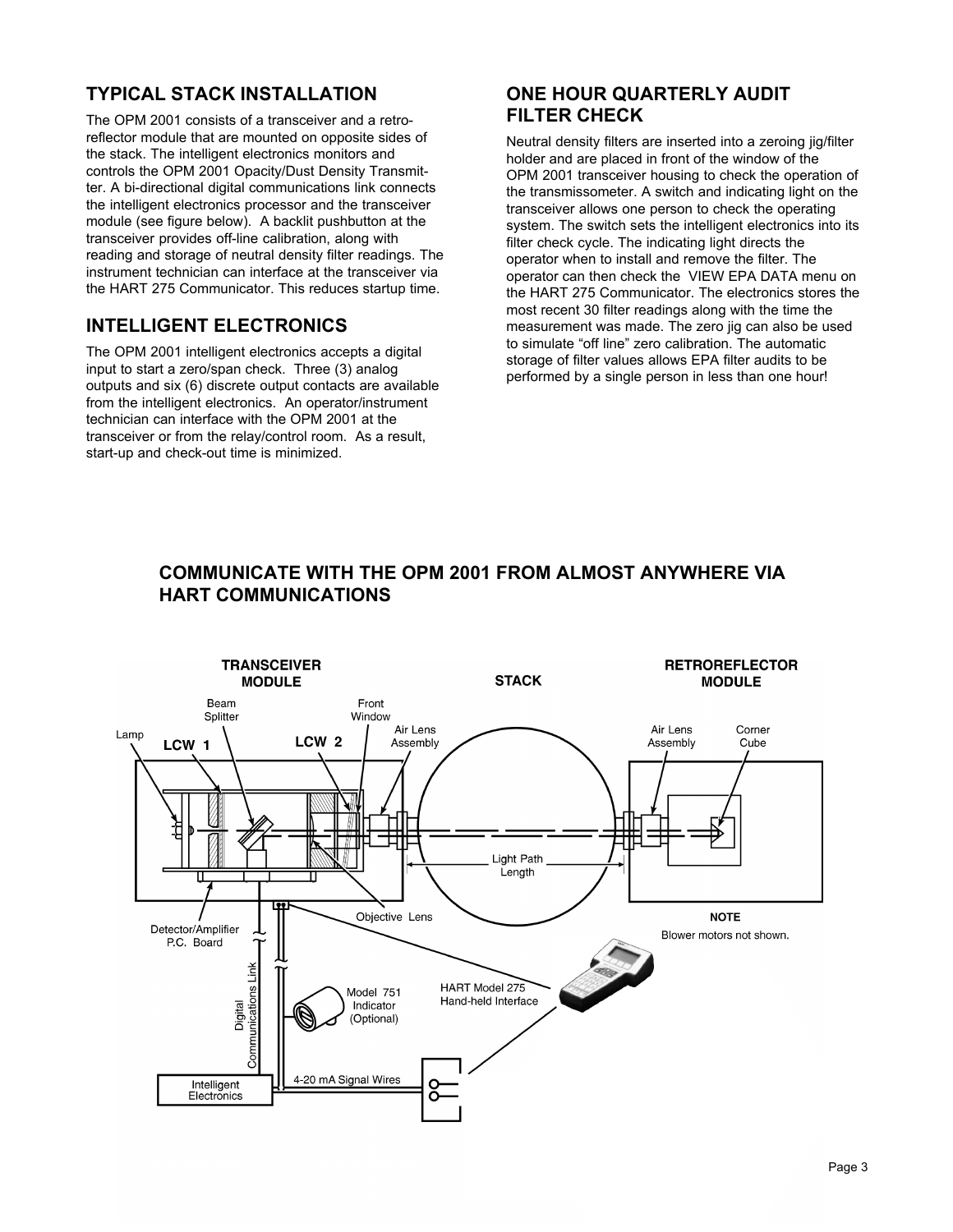#### **SPECIFICATIONS 1)**

| <b>ELECTRICAL</b><br>Input voltage<br>requirements: | 100/115/220/240 VAC, 50/60 Hz                                                                                                                   | Dimensions:<br>Height:<br>Width:                                    | 2.72 in. (69.1 mm)<br>7.00 in. (177.8 mm)                                                       |
|-----------------------------------------------------|-------------------------------------------------------------------------------------------------------------------------------------------------|---------------------------------------------------------------------|-------------------------------------------------------------------------------------------------|
| Power requirements:                                 | 400 watts to transceiver, including<br>300 watt heater. The blowers are<br>separately powered and rated at 1/2<br>HP @ 60 Hz or 1/3 HP @ 50 Hz. | Depth:<br>Weight:<br>Voltage:<br>Power:<br><b>Contact rating:</b>   | 5.13 in. (130.3 mm)<br>10 lbs (4.54 kg)<br>24 VDC<br>25 watts<br>30 VDC, 2A; 110 VDC, 0.3A; 125 |
| Wiring:                                             | 2 twisted pair (Belden 8162, 8163 or<br>equivalent). Maximum 5000 feet of<br>cable between transceiver and<br>control room unit.                | <b>OPERATIONAL</b><br>The OPM 2001 meets EPA design and performance | VAC, 0.5A<br>requirements as specified in 40 CFR, Part 60, Appendix B,                          |
| Electrical classification: Category II              |                                                                                                                                                 | Performance Audit requirements of EPA Method 203.                   | Performance Specification 1. The OPM 2001 also meets the                                        |
| ENVIRONMENTAL                                       |                                                                                                                                                 |                                                                     |                                                                                                 |
| Ambient operating                                   |                                                                                                                                                 | Output ranges:                                                      | Continuously adjustable (field<br>adjustable)                                                   |
| temperature:                                        | $-40^{\circ}$ to 130°F (-40° to 55°C)                                                                                                           | Accuracy $2$ :                                                      | + 1% opacity                                                                                    |
| Flue gas temperature:                               | Maximum 1000°F (538°C) 3)                                                                                                                       | <b>Resolution:</b>                                                  | <0.1% opacity                                                                                   |
|                                                     | Minimum 220°F (104°C)                                                                                                                           | <b>Response time:</b>                                               | <10 seconds                                                                                     |
|                                                     | Non-condensing                                                                                                                                  | <b>Calibration error:</b>                                           | <2% opacity                                                                                     |
| Flue gas pressure:                                  | Maximum 10 in. (254 mm) WC with                                                                                                                 | Zero drift:                                                         | <2% opacity in 3 months                                                                         |
| Path length:                                        | supplied blowers<br>User-definable from 3 to 26 ft.                                                                                             | <b>Calibration drift:</b>                                           | <2% opacity in 3 months                                                                         |
|                                                     | $(0.9 \text{ to } 7.9 \text{ m})$                                                                                                               | Spectral response:                                                  | 400-700 nm (less than 10% outside                                                               |
| PHYSICAL                                            |                                                                                                                                                 |                                                                     | of this region) 500-600 nm peak and                                                             |
|                                                     |                                                                                                                                                 |                                                                     | mean spectral response                                                                          |
| Optical system:                                     | Double pass, multiple lens optical                                                                                                              | Angle of view:                                                      | <2 degrees                                                                                      |
|                                                     | system with solid-state electronic<br>light modulation                                                                                          | Angle of projection:                                                | <2 degrees                                                                                      |
| Light source:                                       | Gas filled incandescent bulb.                                                                                                                   | Zero:                                                               | Automatic verification                                                                          |
| Total shipping weight:                              | 356 lbs (161.5 kg)                                                                                                                              | Span:<br><b>Calibration filter access:</b>                          | Automatic verification<br>Provided for EPA verification                                         |
|                                                     |                                                                                                                                                 | <b>Measurement units:</b>                                           | Opacity, transmittance, optical                                                                 |
|                                                     |                                                                                                                                                 |                                                                     | density, extinction, dust                                                                       |
|                                                     | <b>TRANSCEIVER AND RETROREFLECTOR</b>                                                                                                           |                                                                     | concentration                                                                                   |
| Enclosure type:                                     | Moisture-proof, designed for NEMA<br>4X (IP56) environments                                                                                     | Signal averaging:                                                   | 13 selectable averages: 1, 2, 3, 4,<br>5, 6, 10, 12, 15, 20, 30, 60, and                        |
| Dimensions                                          |                                                                                                                                                 |                                                                     | 0.25 minutes                                                                                    |
| Height:<br>Width:                                   | 28.77 in. (731 mm)<br>12.50 in. (318 mm)                                                                                                        | <b>Automatic lamp</b>                                               |                                                                                                 |
| Depth:                                              | 33.94 in. (862 mm)                                                                                                                              | compensation:                                                       | Included                                                                                        |
| Weight:                                             | 80 lbs (36.3 kg) Transceiver                                                                                                                    | <b>Automatic calibration</b>                                        |                                                                                                 |
|                                                     | 40 lbs (18.1 kg) Retroreflector                                                                                                                 | verification:                                                       | User-selectable, 1 to 1440 minutes                                                              |
| Optical alignment sight:                            |                                                                                                                                                 | Analog outputs:                                                     | Three linear isolated outputs, 4-20                                                             |
|                                                     | Visual alignment sighting indicator                                                                                                             |                                                                     | mA 900 ohms maximum (user<br>definable)                                                         |
| <b>AIR LENS ASSEMBLY</b>                            |                                                                                                                                                 | Digital input rating:                                               | Integrated with 5VDC @ 1mA, on <<br>$0.5$ VDC, off $> 2.0$ VDC                                  |
| Mounting:                                           | Flange mounted to stack or duct and<br>enclosures                                                                                               | <b>Contact outputs:</b>                                             | Six jumper selectable SPST relays,<br>including two configuarable alarms                        |
| Dimensions                                          |                                                                                                                                                 | <b>Contact output rating:</b>                                       | Six jumper selectable SPST relays,                                                              |
| Diameter:                                           | 11 in. (280 mm)                                                                                                                                 |                                                                     | including two configurable alarms                                                               |
| Length:                                             | 6 in. (150 mm)                                                                                                                                  | <b>Digital</b>                                                      |                                                                                                 |
| Weight:                                             | 18 lbs (8 kg)                                                                                                                                   | communications link:                                                | Communications link between                                                                     |
| <b>Blower motor:</b>                                | Maximum volume 40.0 cfm @ 10 in.                                                                                                                |                                                                     | Transceiver and Intelligent                                                                     |
|                                                     | H <sub>3</sub> O<br>29 lbs (13 kg)                                                                                                              |                                                                     | Electronics Processor, 78 k baud                                                                |
| Weight:                                             |                                                                                                                                                 | Selectable parameters:                                              | Measurement units                                                                               |
| <b>INTELLIGENT ELECTRONICS</b>                      |                                                                                                                                                 |                                                                     | Signal averaging<br>Optical Path Length Ratio (OPLR)                                            |
| Enclosure type:                                     | General Purpose; Optional Type 4X                                                                                                               |                                                                     | Analog output signal selection                                                                  |
| Ambient operating                                   |                                                                                                                                                 |                                                                     | Alarm settings                                                                                  |
| temperature:                                        | 40° to 120°F (4° to 50°C)                                                                                                                       |                                                                     | Manual calibration                                                                              |
|                                                     | -40 $^{\circ}$ to 120 $^{\circ}$ F (-40 $^{\circ}$ to 50 $^{\circ}$ C) for Type                                                                 |                                                                     | Computer assisted EPA filter check                                                              |
|                                                     | 4Х<br>(with Heater and Thermostat)                                                                                                              | Certification:                                                      | Supplied with Manufacturers EPA<br>Certificate of Compliance (option)                           |

 $c \in$ 

Emerson Process Management has satisfied all obligations coming from the European legislation to harmonize the product requirement in Europe.

<sup>1)</sup> Specifications are subject to change without notification. Our policy is one of continuous product improvement, and we reserve the right to change specifications.<br><sup>2)</sup> Accuracy of ±1% opacity in normal operating areas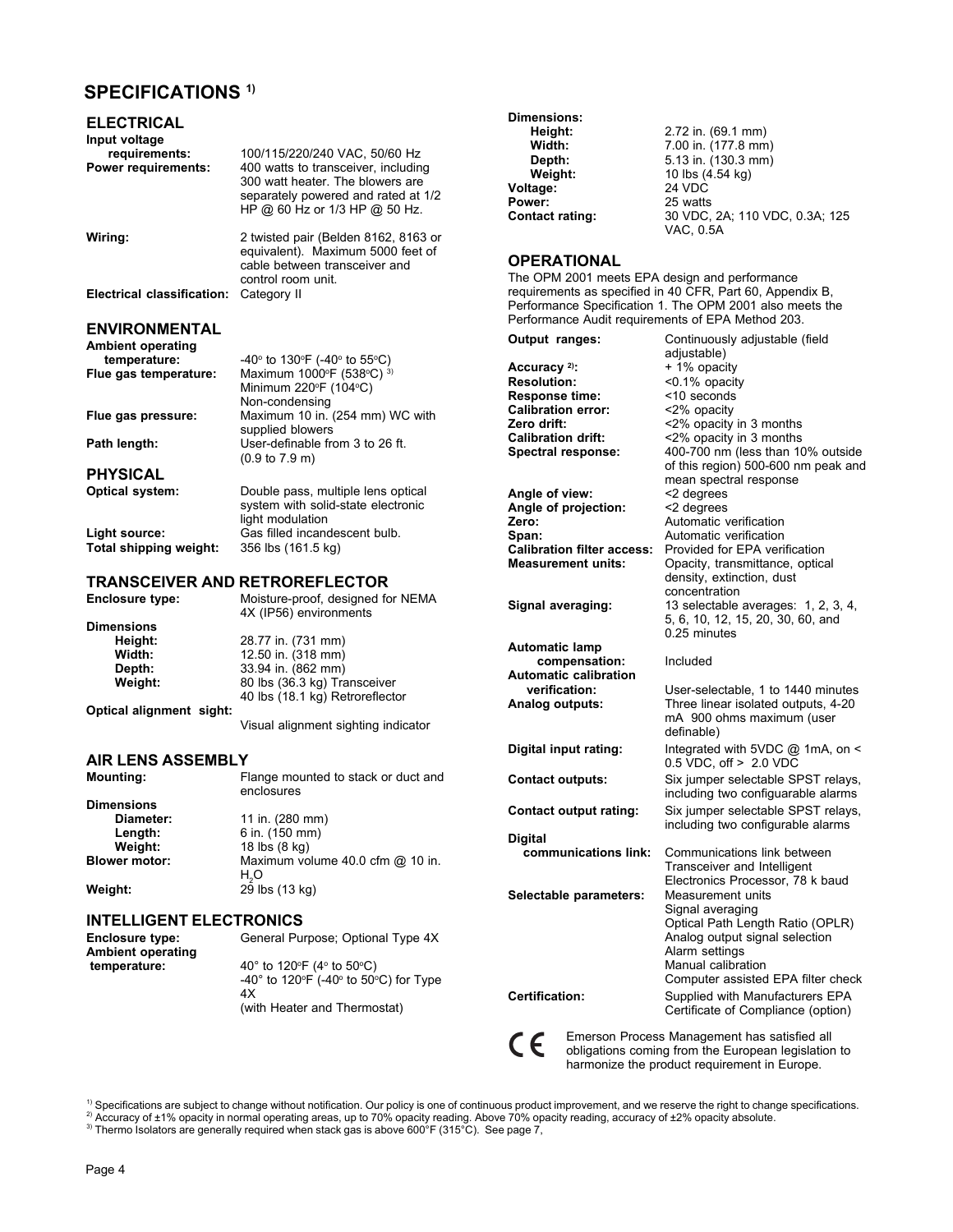#### **INSTALLATION DIMENSIONS INTELLIGENT ELECTRONICS**



#### **STACK UNIT**

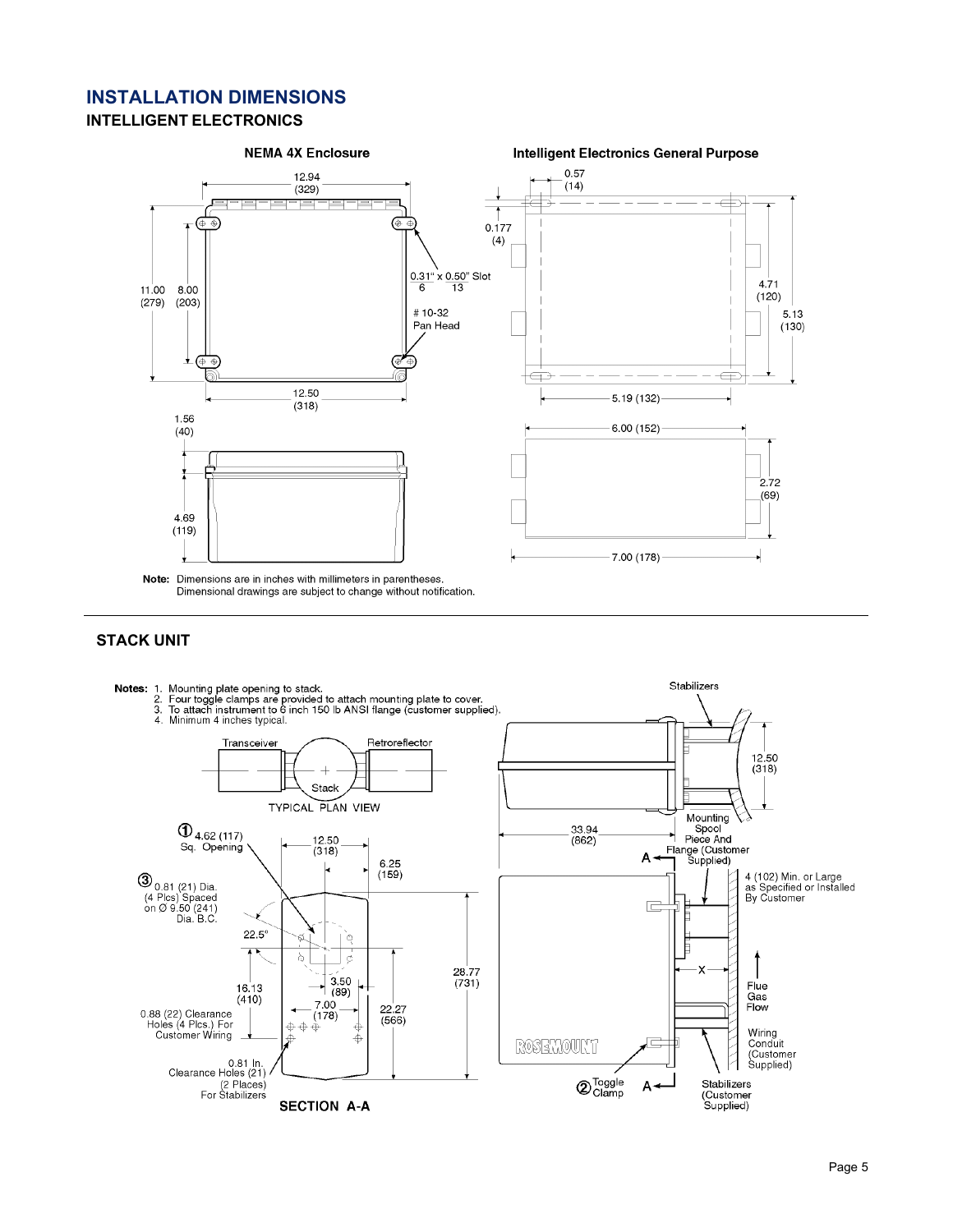## **ORDERING INFORMATION**

| <b>OPM 2001</b>                              | Model OPM 2001 Opacity/Dust Density Transmitter             |  |                                                                          |                                                                              |                                  |                |                                               |                            |  |      |                                                                     |  |
|----------------------------------------------|-------------------------------------------------------------|--|--------------------------------------------------------------------------|------------------------------------------------------------------------------|----------------------------------|----------------|-----------------------------------------------|----------------------------|--|------|---------------------------------------------------------------------|--|
|                                              | Code                                                        |  | <b>Intelligent Electronics</b>                                           |                                                                              |                                  |                |                                               |                            |  |      |                                                                     |  |
|                                              | $\mathbf 1$                                                 |  | <b>Basic Unit</b>                                                        |                                                                              |                                  |                |                                               |                            |  |      |                                                                     |  |
|                                              | $\overline{c}$                                              |  | Basic Unit with 751 Indicator                                            |                                                                              |                                  |                |                                               |                            |  |      |                                                                     |  |
|                                              | 3                                                           |  | Basic Unit with 275 HART Communicator with 4 mb memory (4)               |                                                                              |                                  |                |                                               |                            |  |      |                                                                     |  |
|                                              | 4                                                           |  |                                                                          | Basic Unit with 275 HART Communicator with 4 mb memory and 751 Indicator (4) |                                  |                |                                               |                            |  |      |                                                                     |  |
|                                              |                                                             |  |                                                                          |                                                                              |                                  |                |                                               |                            |  |      |                                                                     |  |
|                                              | <b>Intelligent Electronics Power Supply Options</b><br>Code |  |                                                                          |                                                                              |                                  |                |                                               |                            |  |      |                                                                     |  |
| 0<br>None<br>115 VAC / 24 VDC Power Supply   |                                                             |  |                                                                          |                                                                              |                                  |                |                                               |                            |  |      |                                                                     |  |
|                                              |                                                             |  | $\mathbf{1}$                                                             |                                                                              |                                  |                |                                               |                            |  |      |                                                                     |  |
|                                              |                                                             |  | $\overline{c}$                                                           |                                                                              |                                  |                | 220 VAC / 24 VDC Power Supply                 |                            |  |      |                                                                     |  |
|                                              |                                                             |  | 3                                                                        |                                                                              |                                  |                | 115 VAC / NEMA 4X Enclosure with Power Supply |                            |  |      |                                                                     |  |
|                                              |                                                             |  | 4                                                                        |                                                                              |                                  |                | 220 VAC / NEMA 4X Enclosure with Power Supply |                            |  |      |                                                                     |  |
|                                              |                                                             |  | 5                                                                        |                                                                              |                                  |                |                                               |                            |  |      | 115 VAC / NEMA 4X Enclosure with Power Supply and Heater/Thermostat |  |
|                                              |                                                             |  | 6<br>220 VAC / NEMA 4X Enclosure with Power Supply and Heater/Thermostat |                                                                              |                                  |                |                                               |                            |  |      |                                                                     |  |
|                                              |                                                             |  | Transceiver Type and Power Supply Option(1)<br>Code                      |                                                                              |                                  |                |                                               |                            |  |      |                                                                     |  |
|                                              |                                                             |  |                                                                          |                                                                              |                                  |                |                                               |                            |  |      |                                                                     |  |
| <b>100 VAC</b><br>11<br><b>115 VAC</b><br>12 |                                                             |  |                                                                          |                                                                              |                                  |                |                                               |                            |  |      |                                                                     |  |
|                                              |                                                             |  |                                                                          | 13                                                                           |                                  | <b>220 VAC</b> |                                               |                            |  |      |                                                                     |  |
|                                              |                                                             |  |                                                                          | 14                                                                           |                                  | <b>240 VAC</b> |                                               |                            |  |      |                                                                     |  |
|                                              |                                                             |  |                                                                          |                                                                              |                                  |                |                                               |                            |  |      |                                                                     |  |
|                                              |                                                             |  |                                                                          |                                                                              |                                  | Code           |                                               |                            |  |      | Pathlength - Flange to Flange Distance <sup>(2)</sup>               |  |
|                                              |                                                             |  |                                                                          |                                                                              |                                  | 11             |                                               | 3 to 5 ft (0.9 to 1.5 m)   |  |      |                                                                     |  |
|                                              |                                                             |  |                                                                          |                                                                              |                                  | 12             |                                               | 5 to 10 ft (1.8 to 3 m)    |  |      |                                                                     |  |
|                                              |                                                             |  |                                                                          |                                                                              |                                  | 13             |                                               | 10 to 20 ft (3.3 to 6.1 m) |  |      |                                                                     |  |
|                                              |                                                             |  |                                                                          |                                                                              | 14<br>20 to 26 ft (6.1 to 7.9 m) |                |                                               |                            |  |      |                                                                     |  |
|                                              |                                                             |  |                                                                          |                                                                              |                                  |                |                                               |                            |  |      |                                                                     |  |
|                                              |                                                             |  |                                                                          |                                                                              |                                  |                | Code                                          |                            |  |      | Zero Jig Type, Pathlength Options                                   |  |
|                                              |                                                             |  |                                                                          |                                                                              |                                  |                | 00                                            | None                       |  |      |                                                                     |  |
|                                              | 01<br>3 to 20 ft (0.9 to 6.1 m)                             |  |                                                                          |                                                                              |                                  |                |                                               |                            |  |      |                                                                     |  |
|                                              |                                                             |  | 20 to 26 ft (6.1 to 7.9 m)<br>02                                         |                                                                              |                                  |                |                                               |                            |  |      |                                                                     |  |
|                                              | <b>Factory Certification Certificate</b><br>Code            |  |                                                                          |                                                                              |                                  |                |                                               |                            |  |      |                                                                     |  |
| None<br>00                                   |                                                             |  |                                                                          |                                                                              |                                  |                |                                               |                            |  |      |                                                                     |  |
|                                              |                                                             |  |                                                                          | 01                                                                           |                                  |                | Certificate of Compliance                     |                            |  |      |                                                                     |  |
|                                              |                                                             |  |                                                                          |                                                                              |                                  |                |                                               |                            |  |      |                                                                     |  |
|                                              |                                                             |  |                                                                          |                                                                              |                                  |                |                                               |                            |  | Code | <b>Alignment Sight Option</b>                                       |  |
|                                              |                                                             |  |                                                                          |                                                                              |                                  |                |                                               |                            |  | 00   | None                                                                |  |
|                                              |                                                             |  |                                                                          |                                                                              |                                  |                |                                               |                            |  | 01   | With Alignment Sight                                                |  |
|                                              |                                                             |  |                                                                          |                                                                              |                                  |                |                                               |                            |  |      |                                                                     |  |
| <b>OPM 2001</b>                              | $\mathbf{1}$                                                |  | 1                                                                        | 13                                                                           |                                  | 12             | 01                                            | 01                         |  | 01   | <b>EXAMPLE</b>                                                      |  |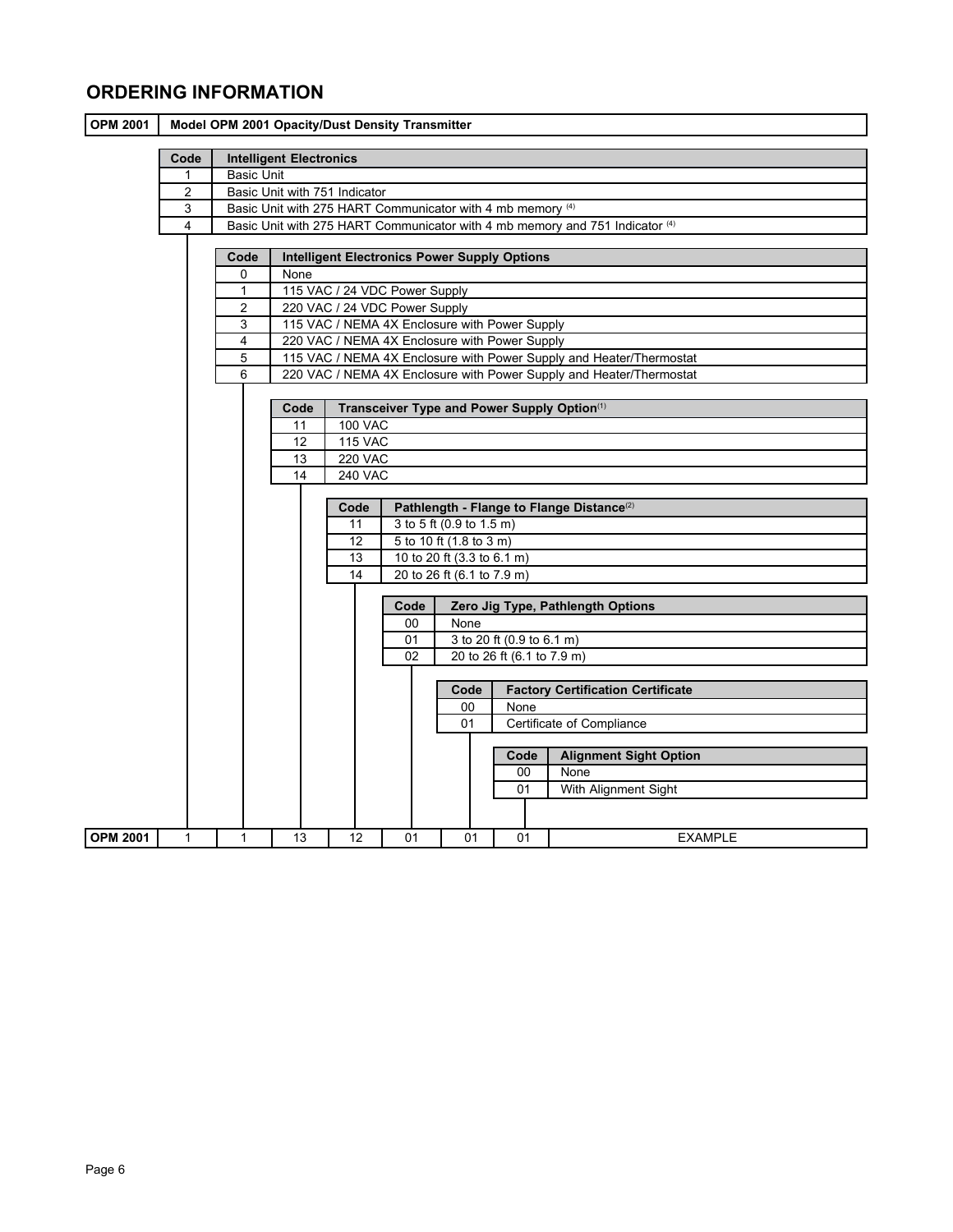## **ORDERING INFORMATION (CONTINUED)**

Other options (order as separate line item):

| Code       | <b>Description</b>                                                                                                                                                                                                                                                   |
|------------|----------------------------------------------------------------------------------------------------------------------------------------------------------------------------------------------------------------------------------------------------------------------|
| 4842B89H03 | Thermo Isolators for flue gas temperatures above $600^{\circ}F$ (315 $^{\circ}C$ ) (Two required)                                                                                                                                                                    |
|            | Thermo isolators can be used in incinerators as well as hot stack applications where flue gas temperatures are above<br>600°F (315°C). The Thermo Isolators insulate the OPM 2001 Opacity Monitor's six inch mounting flange from the<br>customer's mounting flange. |

| Code       | <b>Neutral Density Filter (NDF) Kit Option</b> |
|------------|------------------------------------------------|
|            | None                                           |
| 4846B98G01 | (3) (8) (20) Nominal % Opacity Values (NOV)    |
| 4846B98G02 | (20) (37) (50) Nominal % Opacity Values (NOV)  |
| 4846B98G03 | (20) (50) (60) Nominal % Opacity Values (NOV)  |
| 4846B98G04 | (20) (50) (75) Nominal % Opacity Values (NOV)  |
| 4846B98G05 | (20) (60) (80) Nominal % Opacity Values (NOV)  |
| 4846B98G06 | (20) (60) (88) Nominal % Opacity Values (NOV)  |
| 4846B98G07 | (8) (20) (37) Nominal % Opacity Values (NOV)   |

Filters have serial numbers and are mounted in holders. Filter sets include a carrying case.

The following can be ordered separately:

| Code       | <b>Description</b>                                             |
|------------|----------------------------------------------------------------|
| 1A97952H02 | <b>Communication Cable</b>                                     |
| 62122DP3NB | Retroreflector Pressure Switch Cable                           |
| 1A98827H01 | Remote Indicator (mounted in transceiver or shipped separately |
| 4849B22G01 | Purge Air Heater Kit, 110 VAC <sup>(3)</sup> (1000 Watts)      |
| 4849B22G02 | Purge Air Heater Kit, 220/240 VAC <sup>(3)</sup> (1000 Watts)  |
| 4849B22G03 | Purge Air Heater Kit, 220 VAC (3000 Watts)                     |
| LATER      | Upgrade existing Model 275 with OPM 2001 device driver (DD)    |

NOTE: The following data is also required at time of order in addition to the model number:

| Distance from customer's Transceiver mounting flange to customer's Retroreflector mounting flange | in. (+1/2 in.)       |
|---------------------------------------------------------------------------------------------------|----------------------|
| Stack or Duct internal diameter at installation point                                             | In.                  |
| Stack Atmospheric exit internal diameter                                                          | In.                  |
| Estimated flue gas temperature                                                                    | ∘⊏                   |
| For Field Service Engineering and Startup Assistance                                              | Consult Factory      |
| Spare Parts List                                                                                  | Refer to PL 100-005A |

 $(1)$  The OPM 2001 can be ordered without the blower motors and/or weather covers.

<sup>(2)</sup> Light Path Distance is the distance from the Transceiver to Retroreflector mounting flanges.

<sup>(3)</sup> Purge air heaters are recommended for processes that use fuel with a high moisture content (such as wood, wood chips, etc.) and where flue gas temperatures are less than 147°C (300°F), or where ambient temperatures can be expected to be below -20°F (7°C).

(4) The OPM 2001 must interface via HART 275 Communicator. For multiple units at a single site, only one HART 275 Communicator would be required.